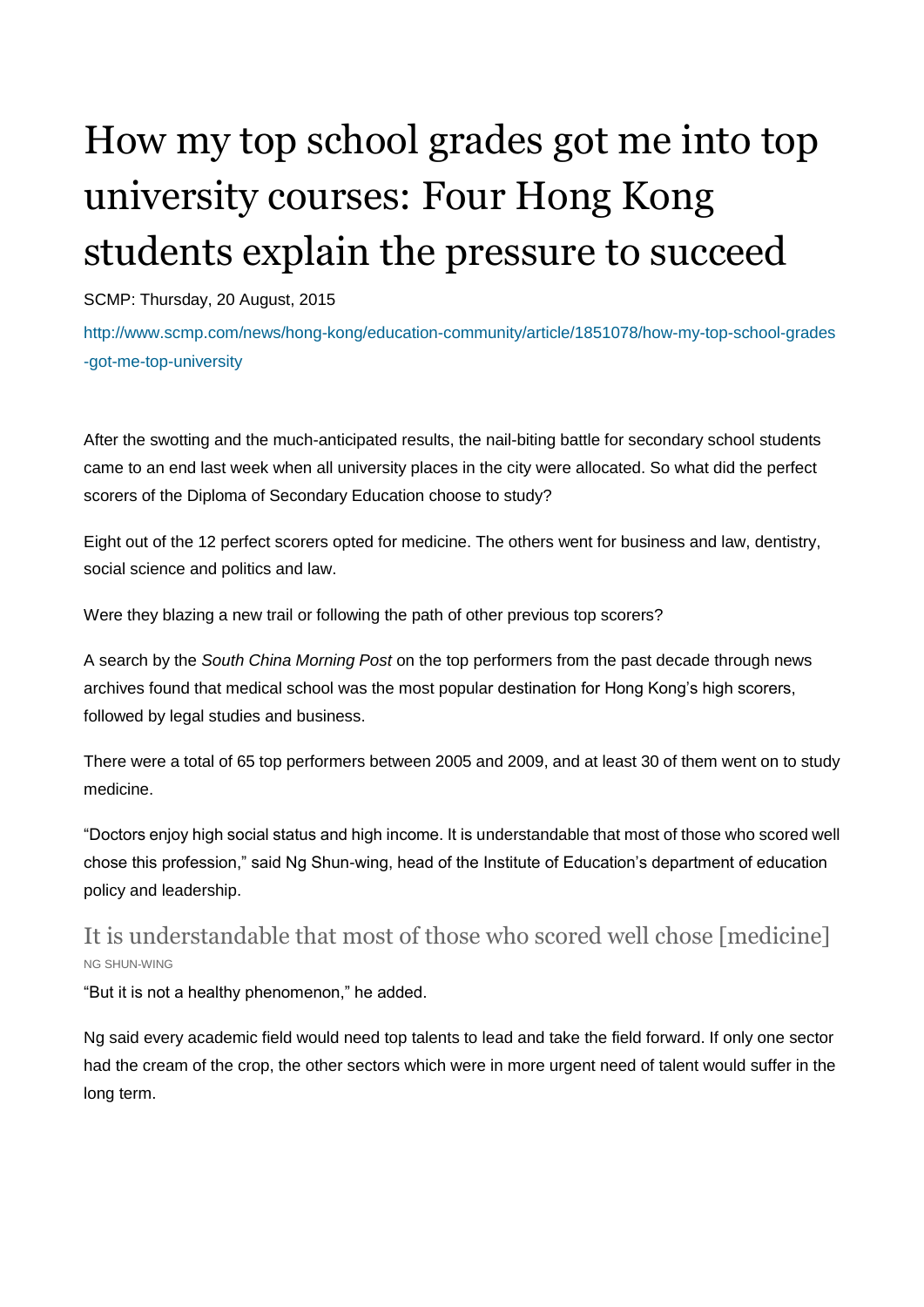"As a scientist I can say you don't need to have the best academic scores to be a doctor," said [Open](http://www.ouhk.edu.hk/wcsprd/Satellite?pagename=OUHK/tcSingPage&lang=eng)  [University](http://www.ouhk.edu.hk/wcsprd/Satellite?pagename=OUHK/tcSingPage&lang=eng) president Professor Wong Yuk-shan. "The most important thing is you must be really interested in it."

Wong stressed there were many areas that needed intelligence and creativity such as sciences and the liberal arts.

"The reason why our society has achieved so much today is because we always have scientific breakthroughs," he said. "We need talents to achieve these breakthroughs."

Not all top scorers, however, chose the predictable path to success. Louisa Mak Ming-sze, a perfect-scorer in 2009, is now competing in the Miss Hong Kong pageant, after graduating from the University of [Cambridge's law school.](http://www.law.cam.ac.uk/)

The Post spoke to four top scorers from different years to find out how they are doing. Three are doctors and one is working on her PhD in the United States.



#### **Will Pak Wai-lun, 26**

Will Pak is working at United Christian Hospital after graduating from medical school. Photo: May Tse Unlike Tam and Chung, Pak, a straight-A student in 2006, chose to enter HKU's medical school because he always dreamed of becoming a doctor.

"I decided when I was in Form 3 that I wanted to be a doctor," says Pak, who studied at St Joseph's College.

"I like science, especially biology, and I want to help people."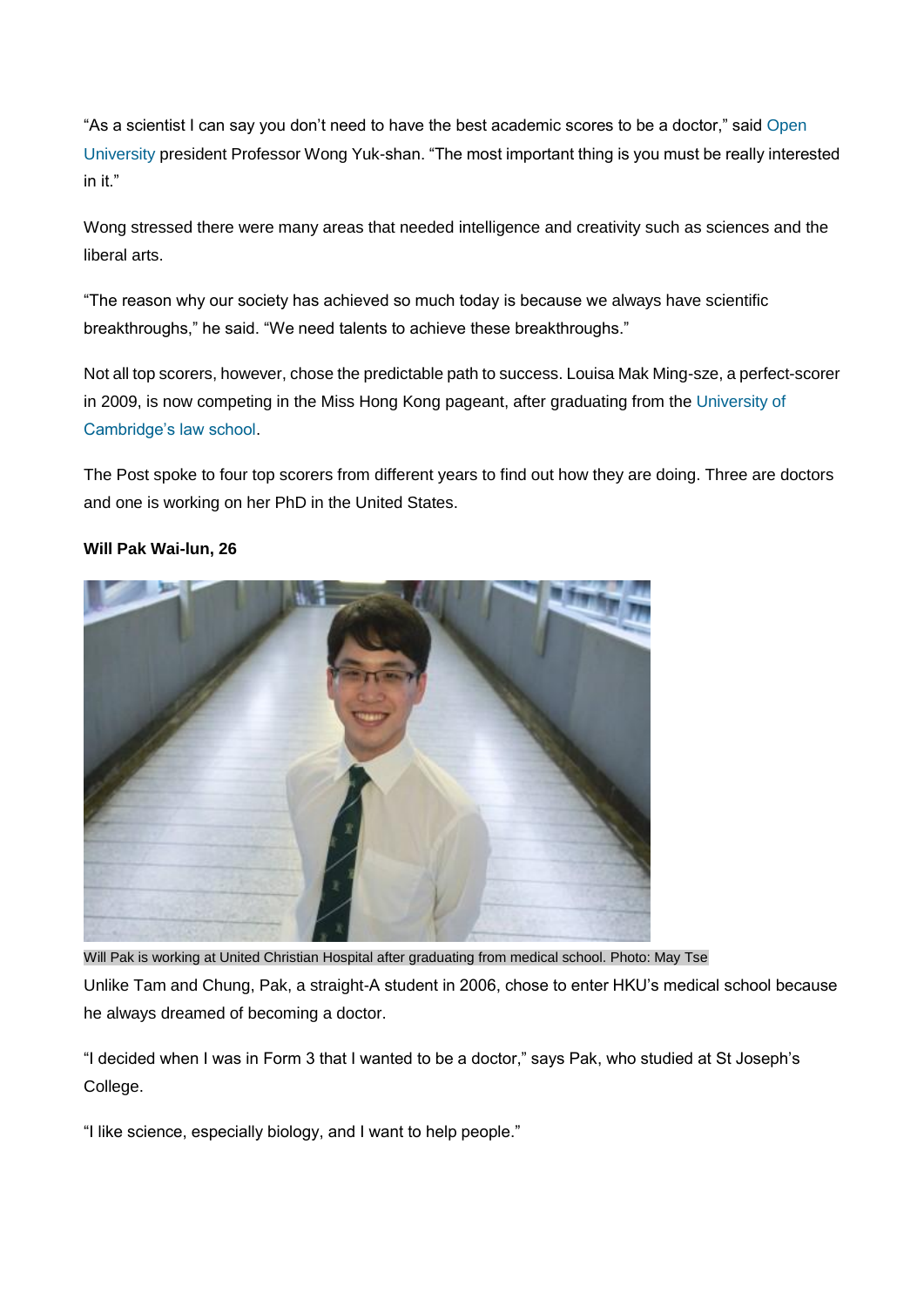Pak says he knew he needed top-notch grades to enter medical school so he placed enormous pressure on himself to excel. He says he took 10 subjects just in case he did not do well in some subjects, but to his surprise, he obtained As in all the subjects.

"My parents respected my choice and my school gave me a lot of support. To me, getting 10 As was like gaining a ticket to pursue my favourite subject. I feel lucky, because not many people can continue to do what they dream to do."

The 26-year-old is now working at [United Christian Hospital](http://www.ha.org.hk/visitor/ha_hosp_details.asp?Content_ID=100156&Lang=ENG) in Kwun Tong and feels satisfied with the job because he is learning different stories from different patients.

His advice to students: follow your dreams instead of striving to excel academically despite what really interests you.

#### **Henry Tam Pan-yiu, 23**



Medical student Henry Tam at the University of Hong Kong. Photo: Franke Tsang

Tam decided to take 10 subjects in the Certificate of Education exams in 2009 because he felt he needed to prove himself to his school.

He achieved A in all the 10 subjects – the highest score a student could possibly gain, before the government switched to the Diploma of Secondary Education exam system in 2012.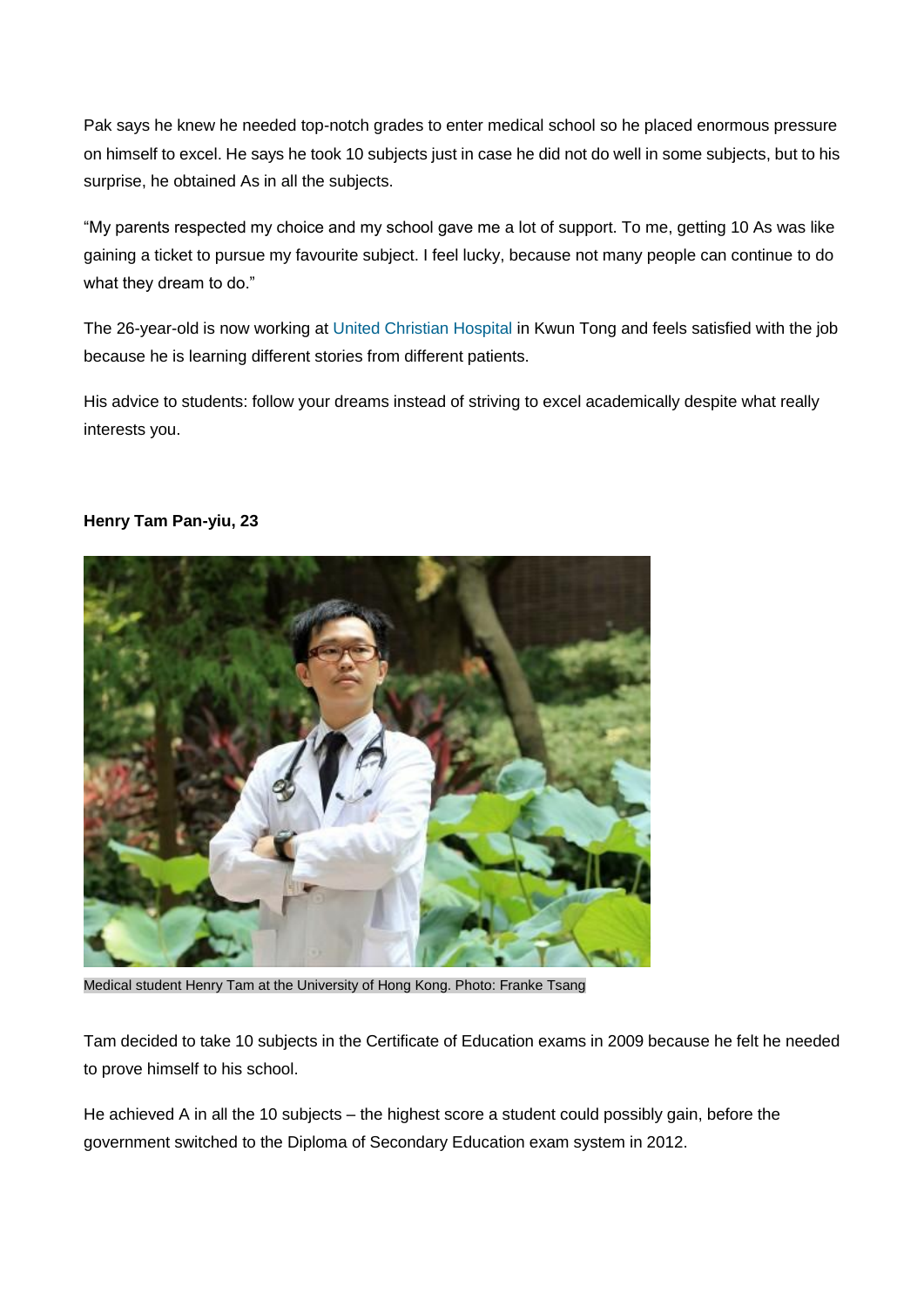"I was not a typical good student," said Tam. "In Chinese people's mindset, a good student must be very obedient. They don't like students who think out of the box."

Tam regards himself as a bit of a maverick and believes his alma mater, St Joseph's College in Mid-Levels, was not very fond of him. He says the school would rather recommend pupils who had lower academic scores for scholarships or awards instead of him.

"I'm still strongly attached to my alma mater because it taught me for 14 years from kindergarten. The school had many good and passionate teachers, but maybe some teachers at management level couldn't quite accept those who had their own thoughts and were not robots."

Tam remembers in 2010, when he was in Form 6, the school library imposed book-borrowing quotas on each class to support the [Education Bureau'](http://www.edb.gov.hk/en/)s policy of promoting reading. And one day, his teacher told the pupils that his class had not met the quota and asked all of them to borrow books immediately.

"If you force them to borrow books just to meet the quota, it's really pointless. This is not the way to promote reading," laments Tam.

### A city will not be healthy if it only has people working in one area STUDENT HENRY TAM

He was the only one in the class who did not go to the library to borrow books. He said all the 30-plus pupils immediately went to return the books they had borrowed after the quota was met.

Instead, he registered his unhappiness to the teacher in charge, leaving her rather displeased.

"No matter whether it is a school or a society, you need people to stand up and voice out in situations like this, or you will never make progress – it is just like burying your head in the sand," says Tam.

Being a straight-A student, Tam entered the [University of Hong Kong's medical school,](http://www.med.hku.hk/v1/) even though his favourite subjects were history and philosophy. He thought the medicine, law and business schools had teachers of the best quality because of their popularity and this was what prompted him to opt for medicine. A classmate, who loved music and was highly talented at playing the piano, also chose medicine for the same reason.

"Not everybody is born to be an academic, but if parents, the schools and society do not support students in pursuing their interests, I think it's a waste of talent."

Tam says it will be difficult to solve this problem because to many students, being a professional and getting a good salary is nowadays the only way for them to buy a home.

"The government should really think about how it can help young people afford a home and develop their interests. A city will not be healthy if it only has people working in one area. Like there are no shops in